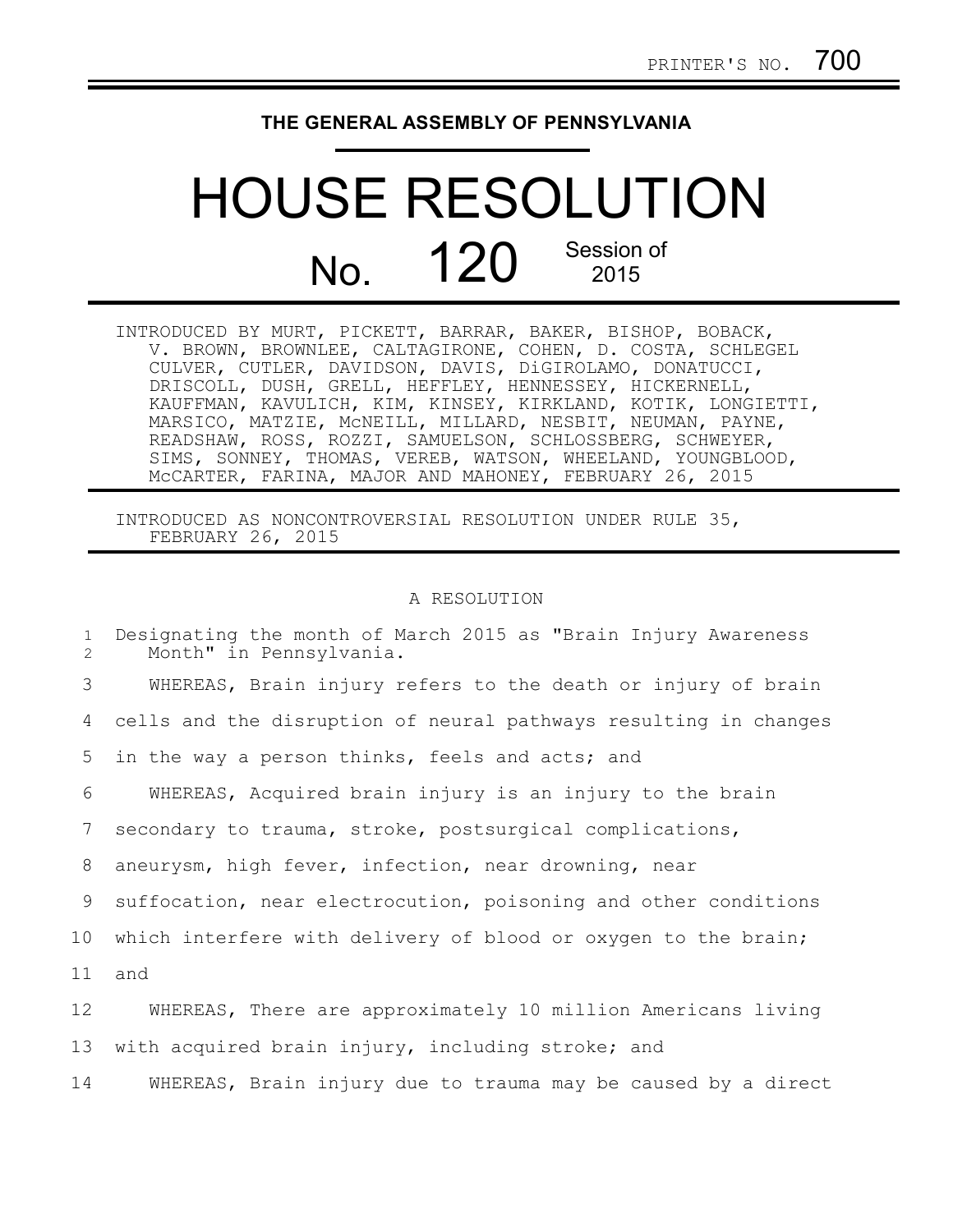blow to the head or being shaken violently and may be caused by falls, motor vehicle crashes, bicycle accidents, sports and recreation injuries, shaken baby syndrome, gunshot wounds and assaults; and 1 2 3 4

WHEREAS, The signs and symptoms of traumatic brain injury can be subtle and may not appear until days or weeks after the injury or may even be missed; and 5 6 7

WHEREAS, Mild traumatic brain injury is often underdiagnosed or misdiagnosed, with symptoms not always immediately apparent; and 8 9 10

WHEREAS, Traumatic brain injury is the leading cause of disability and death from birth to 40 years of age; and WHEREAS, The cost of treating, rehabilitating and caring for the victims of traumatic brain injury in the United States is approximately \$30 billion each year; and 11 12 13 14 15

WHEREAS, The Centers for Disease Control and Prevention estimates that 25% to 87% of inmates have a history of traumatic brain injury; and 16 17 18

WHEREAS, A study found that 20% of the juvenile justice population has a history of being unconscious for 20 minutes or more due to a traumatic brain injury; and 19 20 21

WHEREAS, It is estimated that there are 50,000 to 125,000 mild traumatic brain injuries, commonly referred to as concussions, resulting from sports and recreation accidents in Pennsylvania every year; and 22 23 24 25

WHEREAS, Nationally, children and youth 5 to 18 years of age account for approximately 2.4 million sports-related emergency room visits for traumatic brain injury annually; and WHEREAS, Seventy-five percent of all brain injuries are concussions from trauma, affecting more than 47,000 26 27 28 29 30

```
20150HR0120PN0700 - 2 -
```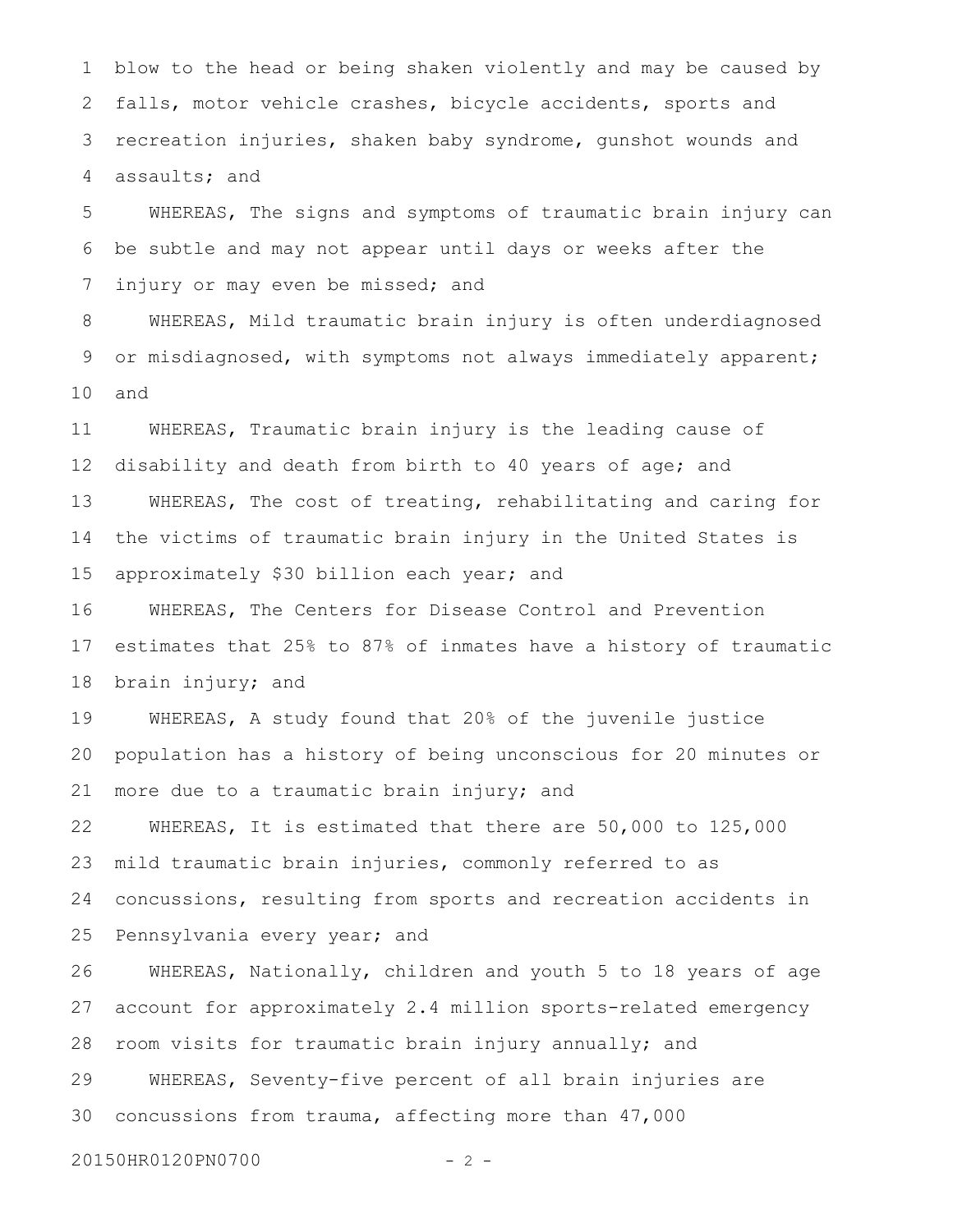Pennsylvanians; and 1

WHEREAS, More than 130,000 Pennsylvanians are living with a long-term disability resulting from traumatic brain injury; and WHEREAS, More than 50,000 Pennsylvanians are treated and released from emergency rooms for traumatic brain injury annually; and 2 3 4 5 6

WHEREAS, More than 32,000 Pennsylvania children under 21 years of age have a medical history that includes a hospitalization for traumatic brain injury; and WHEREAS, Brain injury is the signature injury of those military personnel serving in Iraq and Afghanistan; and WHEREAS, This Commonwealth has a number of the leading research centers for brain injury, including the Penn Center for Brain Injury and Repair at the University of Pennsylvania, the Moss Rehabilitation Research Institute, the Brain Trauma Research Center at the University of Pittsburgh and the Center for Injury Research and Prevention at the Children's Hospital of Philadelphia; and 7 8 9 10 11 12 13 14 15 16 17 18

WHEREAS, Three organizations in this Commonwealth specifically devoted to brain injury include the Brain Injury Association of Pennsylvania, Inc., the Acquired Brain Injury Network of Pennsylvania and the Pennsylvania Brain Injury Coalition, and two organizations with a strong focus on brain injury include the Disability Rights Network of Pennsylvania and the Rehabilitation and Community Providers Association; and WHEREAS, The Commonwealth has agencies with a specific focus on brain injury, including the Traumatic Brain Injury Advisory Board of the Department of Health; and WHEREAS, The Commonwealth has several government programs 19 20 21 22 23 24 25 26 27 28 29

that administer specialized brain injury rehabilitation and 30

20150HR0120PN0700 - 3 -